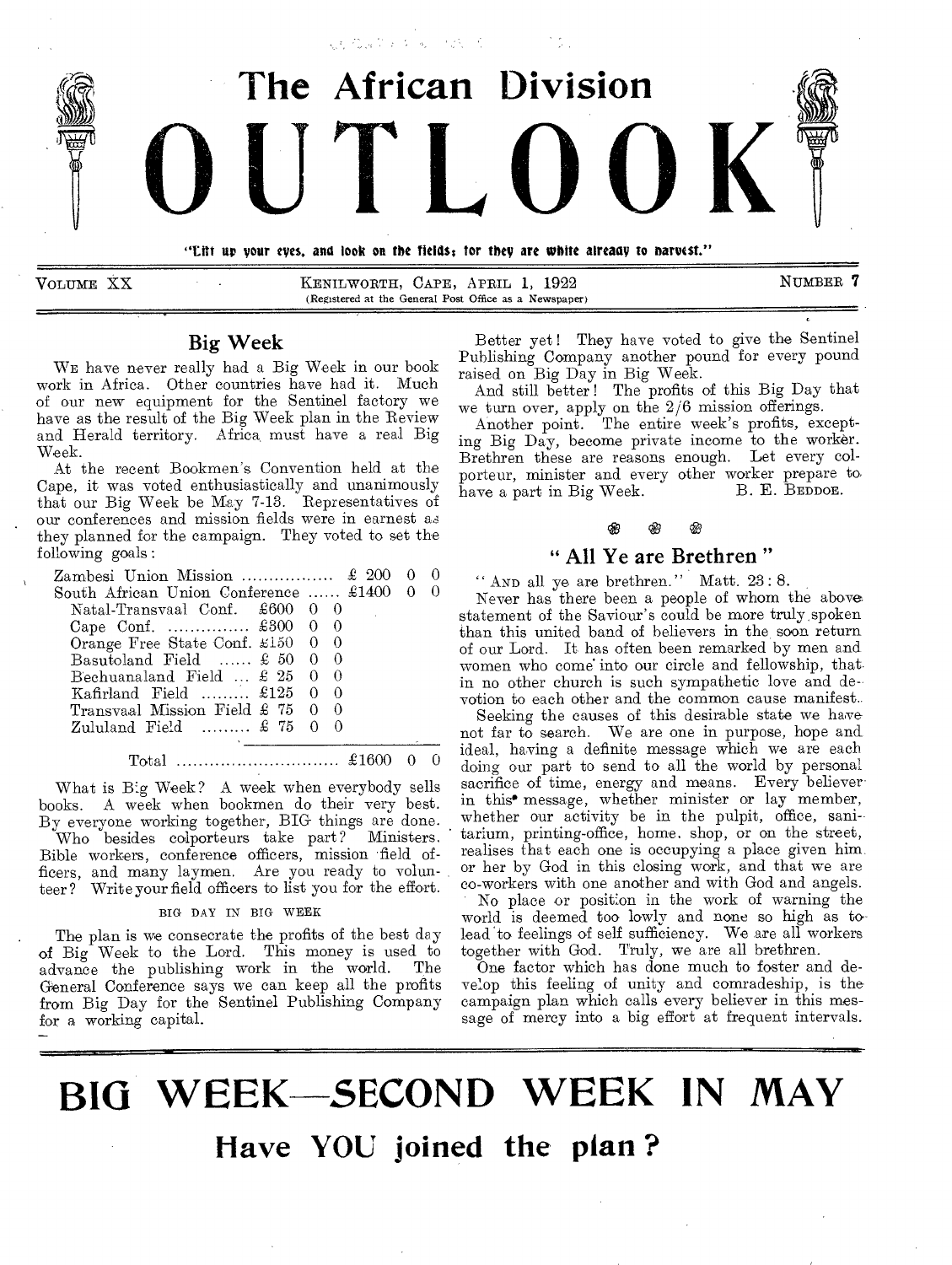These various campaigns have become an important and effective part of the work of this people, providing means for carrying forward the banner of truth into the enemy's country, as we could not otherwise do.

The next big campaign in which we all will be privileged to have a part is the Big Week, scheduled for May 7-13. The call has gone out to all the field for every believer in this message to devote his time during the period specified to presenting our literature, books, and papers, to the men and women all about us who know not the truth, and urge them to purchase what many will one day recognise as being worth more than all the gold and silver in the world, the words of life and salvation. Before the famine for hearing the Word of God strikes this famine

cursed earth, let us supply the hungry ones with a supply of the Bread of Life.

The call to rally is now sent to everyone, whether engaged in direct conference work, or living in private life. Those who have never sold a book or a .paper are now invited to unite their strength with that of the more experienced ones in the service of God. When the campaign closes, and the opportunity is past, anyone who has failed to accept his privilege will<br>undoubtedly regret it. If we undoubtedly regret it. could but view these opportunities now offered as we will when probation closes, we Would rally as one man and spend and be spent. Let us now relate our-

selves to the work before us, as we will wish we had, when Christ utters the decree, " It is finished." May He then say to us, " Well done, thou good and faithful servant: thou hest been faithful over a few things, I will make thee ruler over many things : enter thou into the joy of thy Lord." Matt. 25 : 21.

G. B. E. MCNAY.

0 0

DO Something in this living age, And prove your right to be A light upon some darkened page, A pilot on some sea. Find out the place where you may stand, Beneath some burden low, Take up the task with willing hand, Do something, somewhere,-now. DO something in this throbbing day Of busy hands and feet, A spring beside some dusty way, A shadow from the heat. Be found upon the workman's roll ; Go sow, or reap, or plough : Bend to some task with heart and soul,

Do something, somewhere,—now. *—Adapted,* 

# 0 0 0

" LET us do what we can, whenever we can, whereever we can."

#### æ

" EXCEL in all things, but in goodness most."

## **Fall Into Line**

THE employees of the accompanying offices, and the members of the Claremont church have taken their place in the line. They have decided to take their part in Big-Day Big-Week.

This Big Week is designed primarily as a great week for selling literature. All who can do so are invited to take part with our coiporteurs who will lead out in the Big Week rally. Any so situated as to be unable to join in the field work, are invited by the General Conference to donate to the Big Day Fund the wage or proceeds of one day. Colporteurs give the profits of their best day during Big Week.

accordingly.

extension in Africa. Money thus raised is regarded by the General Conference as mission offerings. When paid through your church treasurer the church will get credit

All the employees of the Sentinel Publishing Company have consecrated one day's wages during May 7-13 to the enterprise. All the office workers of the other offices and institutions listed will either go into the field that week to sell books, or if unable to do that, will give a day's wages. Members of the Claremont church are folloWing the good example

The result of the Big Day is devoted to publishing



sion field office will have fallen into line by the time the OUTLOOK goes to press again?

What other conference or mis-

Row many more churches? How many mission stations? Let the proper officers take the matter up at once, reporting the result.

of these workers.

" FALL INTO LINE "

B. E. BEDDOE.

# **SPION KOP COLLEGE**

Box 124, *Ladysmith, Natal* 

### **With Our Students at Work**

AGAIN hills and buildings resound with the sound of bells and merry voices of happy students. fourth year of this school's life has begun, and it is the hope and aspiration of the students and teachers that in every respect it shall be the best year.

The enrollment, which up to the present time has already passed the highest of previous years, is eightyfive. We know of a number of other young people who are definitely planning to be with us within the next week or two, and we are hoping that soon we shall have reached our goal of 100 students for the year 1922.

This year the school is giving a wider scope of work than ever before. Class work is being conducted in standards six to nine in the Preparatory Course. In the Training Course work is being carried in both the first and second years; and in the Normal Course,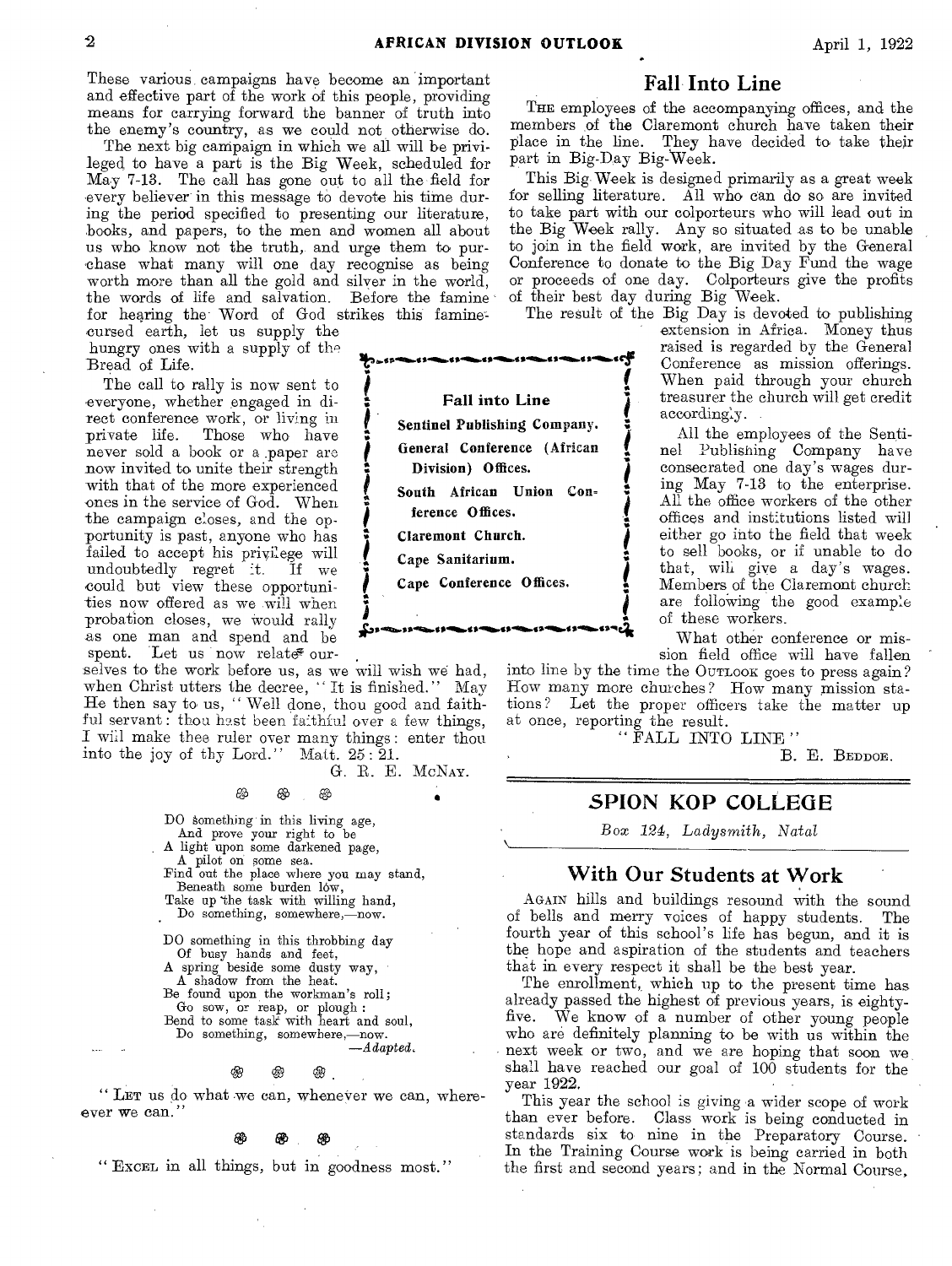which includes all the standards below the sixth, -the first year is being carried. Those taking work in the standards below the fifth, are all resident students.

No doubt all the readers of the OUTLOOK will be interested in the daily programme of the school. We are awakened by a rising bell at 5:15, and the fortyfive minutes following are open to all for personal preparation and devotion, and for putting their rooms in order. At six o'clock a bell rings for the morning study period, which lasts for forty-five minutes, and is followed by worship and breakfast. After breakfast there is a short period for domestic work. Class-room work commences at eight o'clock. At 9 :30 chapel exercises are conducted. Then school work is resumed until 1:15, which is the time for the mid-day meal. The afternoon, from two o'clock onward, is open for industries. Vespers are held at six o'clock, and the evening meal follows. All the students attend study hour from 7:15 to 9 :00 P. M.

When these notes are read by OUTLOOK readers, a new industry in the form of a clothing factory will be in full operation at the college. A  $20 \times 40$  ft. building has been erected, with a good wooden floor. This is our factory. Ten sewing machines and one buttonhole machine have been installed. This industry will afford employment to about fifteen students who are partly depending upon work to meet their expenses while in school. We hope that this industry will prove a means of assistance to many a worthy student.

In the Boarding Department our girls are preparing all the meals. This work gives them an opportunity of learning the art of cooking, and they thoroughly enjoy it.

Practically all the work on the farm is done by our boys. A number of these students were at the school during the vacation months, and thus worked up a credit which, with what they are now earning, will enable them to meet nearly all their expenses this year. Our farm is looking very good at this time, and the outlook for crops is excellent. Brother Tarr and his boys have worked hard this season, and not without results.

The nut butter factory has been. moved over to the school campus, and plans have been laid to make it a stronger industry so that it will prove a valuable asset to the students as well as to the school.

We hope that we may have the full co-operation of all our people throughout South Africa in building up this' institution which must serve as a training centre for workers to supply the demands of our great field. Already we can see the working of God's Spirit among the students, and we know that it is an omen of good things to come. The students are getting a burden for the work of God, and soon they will be filling places of responsibility in His cause. Remember the school in your prayers.

#### ⊛

## Arrival at Spion Kop, March 9, 1922

MONDAY evening, March 6, we left Claremont for Spion Kop. After a very pleasant trip, we find ourselves safely at our destination, where we received a very hearty welcome. We were sorry to find Professor Stickle had been in bed for several days with

the fever, but he is now well on the way *to* recovery.

We stopped long enough at Bloemfontein to run up to the office and greet Pastor W. L. Hyatt, who is conducting meetings in the Town Hall, which are remarkably well attended. He reports that the interest is greater than he can handle, and he has just wired for assistance. Returning to the station, we saw Miss Wearne and Miss Webster who were on their way to appointments for Bible readings, with which their time is fully occupied.

We find the school well filled, with new arrivals coming frequently. The country is looking green and beautiful. On the farm we see the workers stacking a good crop of hay. The mealie crop is the best ever had. The college may be difficult of access, but when one reaches it, he finds something worth while. Tomorrow we enter upon our school work with gratitude for the privilege of being associated with such a splendid group of young people, upon whom rests, to a large extent, the future of our work in Africa.

D. E. ROBINSON.

# CAPE CONFERENCE

OFFICE ADDRESS : *56 Roeland Street, Cape Town* 

### An Encouraging Report

IN accordance with the outline of our tour of the Eastern Province as published in the OUTLOOK, Brother Thompson and the writer reached Nieuwplaats March  $9$ , and remained with the brethren there until the 13th.

We were very happy to learn that this church, organised about six years ago, consists of forty-three members, all of which have been standing firmly for the truth. About ten meetings were held and the ordinances celebrated. A spirit of genuine consecration was manifest and the brethren have pledged themselves to the finishing of the work. The plans for publishing the *Wachter* in the new form was presented, and, in all, the church pledged an amount sufficient to pay for 250 *De Wachters* each month for the latter half of this year. We are confident that as these silent, yet potent, messengers of God go into the homes of the Dutch speaking residents of the Cape, God will by His Spirit lead some to accept the truth.

The Langkloof church has a most valuable inheritance in the form of over fifty young people who are growing up into the truth. Among these are many in the upper standards in school and several teachers who are employed by the government. A number of these young folk signified a desire to go to Spion Kop as soon as facilities can be arranged. One young man, Brother Gert Kritzinger, is planning to proceed to the Spion Kop College in the next few weeks to receive a training that he may become a worker in the cause of God. Two other strong young men are desirous of entering the field as canvassers. Let us remember these brethren in our prayers as well as the many other young people whose hearts are set on having a part in the finishing of the work. Brother Thompson organised a Young People's Missionary Volunteer Society, and all are enthusiastically plan-

*(Continued on page* 4)